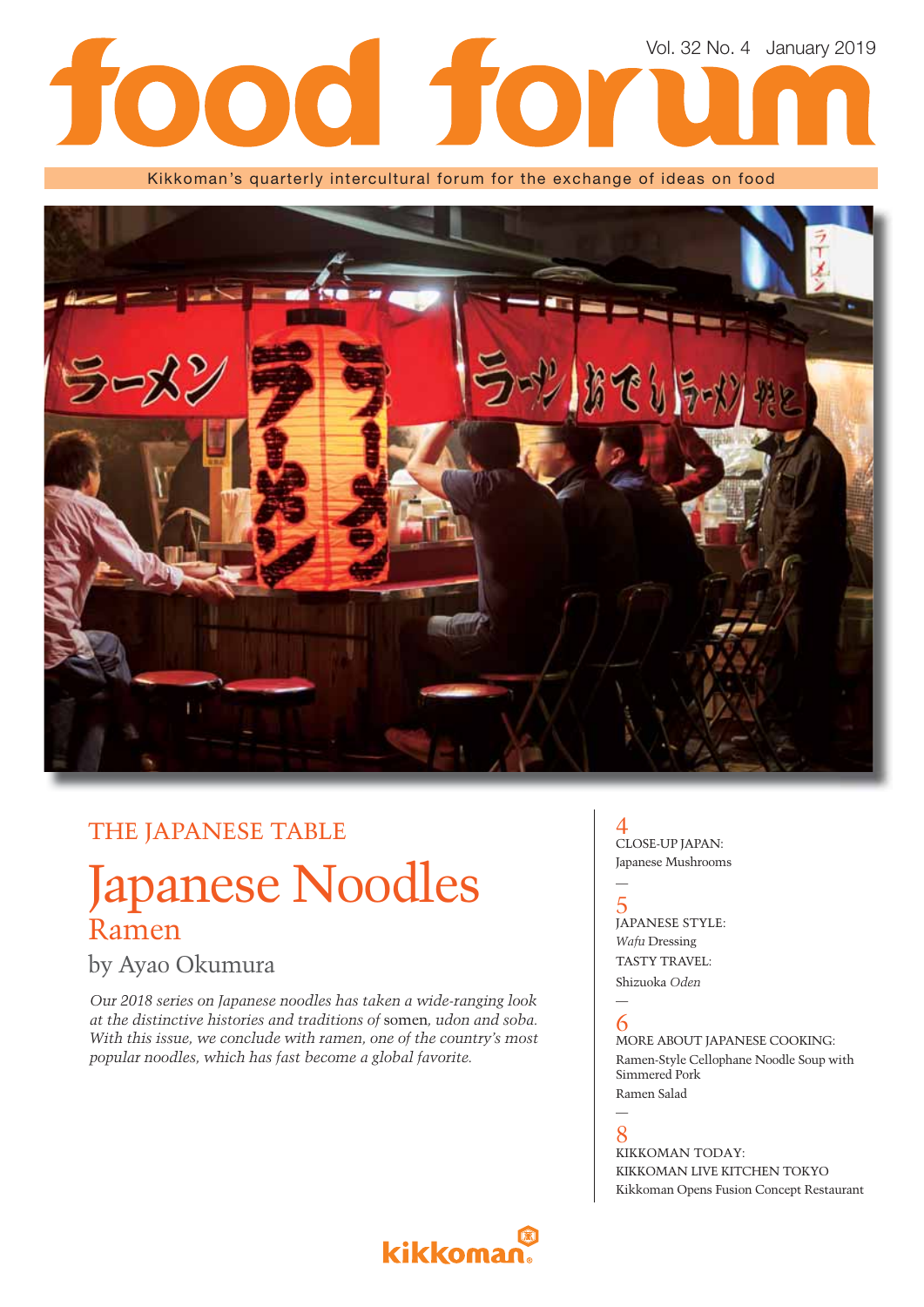### THE JAPANESE TABLE

# Japanese Noodles Ramen



Ramen noodles are made by adding alkaline water to flour that has a protein content of 9 percent to 11.5 percent. Typically, ramen noodles are boiled, drained, added to a seasoned soup made from meat stock, and served with various toppings.

### China Origins

The roots of ramen can be traced back to China, whose noodle-eating food culture was introduced in Japan during the 1860s, when Japan ended its national isolation and reopened its ports to the outside world. The Chinese method of making and cooking noodles eventually evolved into a unique Japanese style that became known as "ramen."

In the late nineteenth century, many Chinese settled in the port of Yokohama—some as shopkeepers, others as laborers and still others as housekeepers and chefs for Western traders who were active in the city. Eventually, those Chinese immigrants established their own Nankin-machi—Nankin being the Japanese pronunciation of Nanjing. Nankin-machi later evolved into Yokohama's own unique Chinatown. In Nankin-machi, restaurants and food stalls popped up to cater to the needs of workers and shopkeepers; by 1887 there were

about twenty Chinese restaurants in Yokohama which invariably served noodle dishes, including *chashao tangmian* soup noodles with sliced pork, and *rousi tangmian* soup noodles with thin pork strips. Not only Chinese, but Japanese locals patronized these shops, where the Japanese referred to noodle dishes as *Nankin soba*.

In 1910, a retired Japanese customs official who had been working in Yokohama opened his own Chinese restaurant in the Asakusa area of Tokyo. He hired Chinese cooks from Nankin-machi, changed the name of the noodle dishes from *Nankin soba* to *Shina soba.* He added toppings of *chashao*, or, as it eventually came to be called in Japanese, "*chashu*," a type of cooked pork, and *memma* simmered strips of sweet bamboo shoots. Some years later, when the city of Tokyo was reduced to rubble



Pre-cooked and dried ramen noodles Eating at a typical ramen shop counter

in the Great Kanto Earthquake of 1923, portable stalls serving *Shina soba* proliferated, and the popularity of the dish was assured.

Far to the north in Hokkaido, the Chinese restaurant Takeya opened in the city of Sapporo in 1921, across the street from a university. A Chinese chef at the restaurant concocted a delicious version of *rousi tangmian* that was authentically Chinese and much sought-after by Chinese exchange students studying at the university. Whenever a dish was ready, the cook would announce *Hao le!*  ("a delicious dish is complete!"). That *le* sounded rather like *ra* to the Japanese ear, and it was from this phrase that *ra* was paired with the Japanese word *men*, meaning noodles. Takeya's "*ra-men*" noodles became tremendously popular, setting in motion a fad that swept through the entire city of Sapporo.

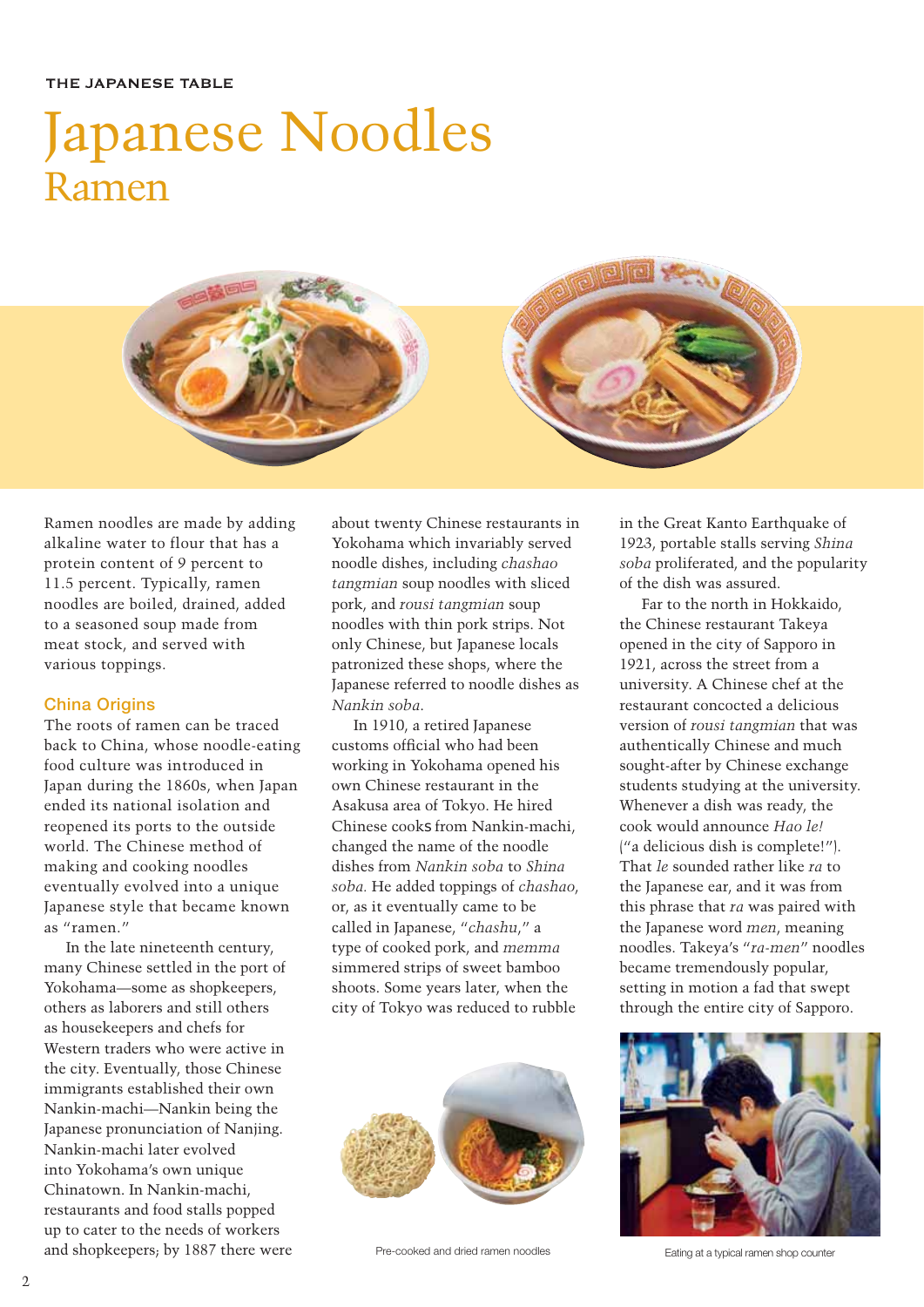

From left: Miso ramen; shoyu ramen; *tonkotsu ramen*; world's first instant noodles (1958) and world's first instant noodles in a cup (1971).

### Instant Fame

It was Momofuku Ando's (1910- 2007) invention in 1958 of the world's first instant noodles pre-cooked and dried ramen noodles sold in a packet—that spawned what would eventually become a global industry. At a time when television was just beginning to catch on in Japan, he aired instant noodle commercials constantly, familiarizing Japanese throughout the country with the product. In 1966, Ando traveled to the U.S. to pitch his instant noodles in supermarkets. Local supermarket staff removed the ramen noodles from the package, broke them in half and placed them in a paper cup, poured in hot water, and ate them with a fork. At that time, very few Americans owned noodle bowls or used chopsticks, and it was this episode that inspired Ando to develop new cup-type instant noodles. Today, some one hundred billion servings of instant noodles are consumed annually around the world.

### Ultimate Ramen

Bowls of fresh ramen are enjoyed in countless restaurants and shops throughout Japan that vie to create the "ultimate" gourmet ramen recipe. They constantly experiment with combinations of soup flavor, noodle texture and various toppings. The noodles at such ramen shops usually consist of different types of high quality flour that has been skillfully blended. Ramen noodles vary in appearance: they can be thin, medium-thin or thick; some are straight, others curly. To make the noodles appear more appetizing, their yellow color is enhanced by adding *kuchinashi* gardenia colorant; but above all, it is the soup that is the most fascinating ingredient of ramen. Made with stock of primarily chicken or pork, Japanese cooks add kombu, *katsuobushi* dried bonito flakes. dried sardines or other dried fish, and dried shrimp or dried scallops, all of which release umami and greatly enhance the flavor. Some soups are made by simmering pork bones for days to produce a rich broth full of collagen and ash content. These robust soups are also popular with visitors from abroad, and some of Japan's major ramen chain restaurants have branches in cities around the world.

There are three main ramen varieties, according to soup base: *miso ramen*, the miso-based soup of Hokkaido; *shoyu ramen*, the soy sauce-based Kanto-style found mainly around the Tokyo area; and

*tonkotsu ramen*, the rich pork-bone salt-based soup popular in Kyushu. And throughout Japan, every locale offers up distinct ramen flavors: *chashu* cooked pork is a common topping, but regional versions of ramen often highlight a special local product, such as chicken, crab or shellfish. With Japan's seemingly endless variety of unique ramen styles, one can experience and enjoy a truly "gourmet ramen" journey, all the way from northern Hokkaido down to southernmost Okinawa.

#### cover

A traditional-style ramen street stall

#### Author's profile

Ayao Okumura, Ph.D. was born in 1937 in Wakayama Prefecture. A former professor at Kobe Yamate University, Dr. Okumura is a specialist in traditional Japanese cuisine. He is currently part-time professor at Osaka City University Graduate School, lecturing on the establishment and structure of Japanese food culture; as owner of cooking studio Douraku-tei, he is known for his authentic reproductions of historic Japanese dishes and menus. His various publications include *Nippon men shokubunka no 1300 nen* ("1,300 years of Japanese noodle food culture," 2009; revised 2014).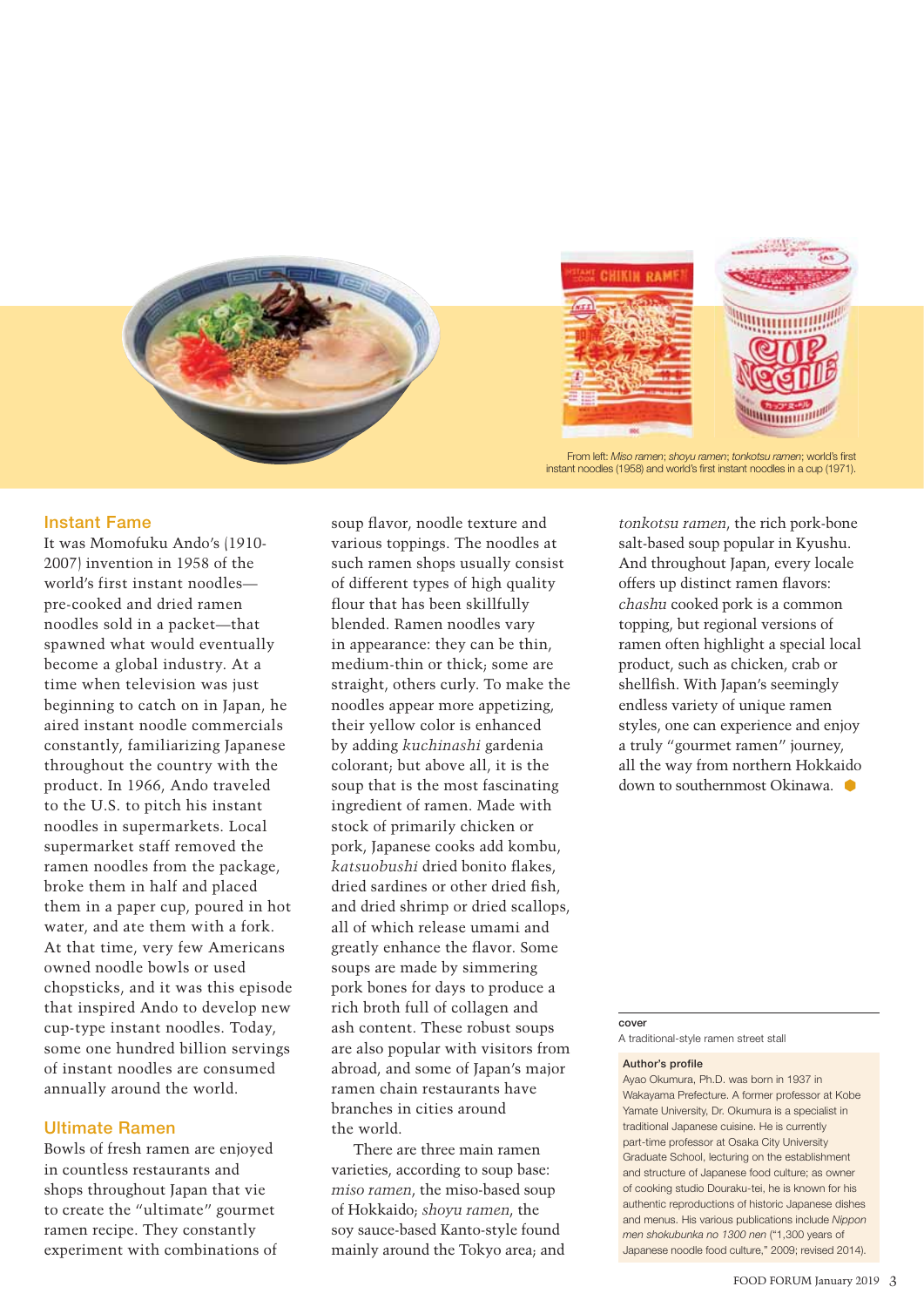

**CLOSE-UP JAPAN** *Traditions and trends in Japanese food culture* 





Clockwise from top: *Bunashimeji*, *maitake*, *eryngii*, shiitake and enoki Matsutake

## Japanese Mushrooms

A wide selection of mushrooms are available in Japan, and they appear in any number of dishes including hot pots, sautés, rice dishes and soups. Mushrooms can be categorized into artificially cultivated varieties and wild mushrooms; in Japan there are estimated to be some 4,000 to 5,000 different types of wild mushrooms, and of these, only about 100 kinds are edible.

Mushrooms are largely divided into saprophytic mushrooms, which find nutrition in decayed vegetation; and mycorrhiza mushrooms, which grow in symbiosis with live tree roots. Artificially cultivated mushrooms are saprophytic. Mushroom cultivation



Rice cooked with mushrooms

Japanese have long included mushrooms in their diet

was adopted in Japan as early as the 1600s to grow shiitake mushrooms. Currently, some mushrooms including shiitake, enoki, *bunashimeji* and *maitake* are cultivated primarily in mushroom beds throughout the year; recently, *eryngii* and other mushrooms of foreign origin have been raised using this method. At present, some 20 types of mushrooms are cultivated and available here year-round.

Natural wild mushrooms, on the other hand, come into season in Autumn, and this is the time when people enjoy mushroom-picking in Japan's woods. Wild mushrooms also include poisonous varieties, and because some of these resemble

edible types, it is unwise to pick and eat wild mushrooms unless experienced or following the advice of a specialist. About two-thirds of the country consists of forested land, and the Japanese have welcomed wild mushrooms into their diet for centuries, including shiitake*,* which grow on stumps or fallen broad-leaf trees; the delicious *maitake*; and matsutake, which grow on the roots of Japanese red pines. With a very limited yield, matsutake are expensive, and are referred to as the "King of Mushrooms." More affordable matsutake available in Japan are imports. All mushrooms contain a considerable amount of umami. For example, sun-drying shiitake mushrooms produces guanylic acid, a constituent of umami, making it possible to experience a flavor that raw shiitake do not have. When cooking with dried shiitake, they are soaked in water and rehydrated for use in simmered dishes, while shiitake soaking water is used as dashi.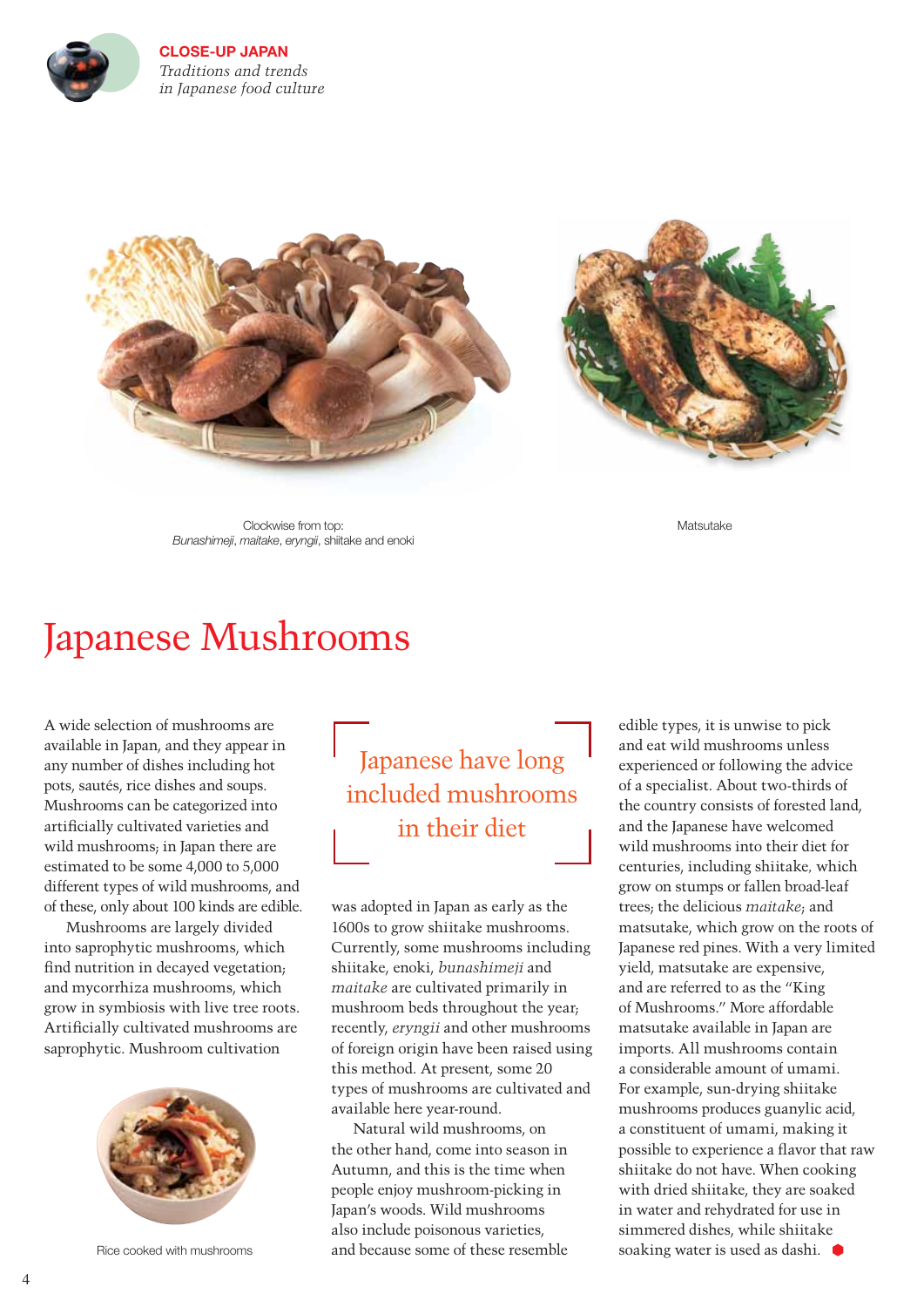

## *Wafu* Dressing

Pork shabu-shabu salad with sesame dressing



A wide range of salad dressings are marketed in Japan, but it was only in the late 1950s that Western-style dressings debuted here. In the late 1970s, *wafu* "Japanese-style" dressing was introduced, consisting of mainly soy sauce, vinegar and vegetable oil. This launched a variety of *wafu* dressings flavored with traditional ingredients targeting Japanese tastes. Today's *wafu* dressing varieties include *shiso* (perilla leaf), sesame, *yuzu* citrus, grated ginger, or grated daikon Japanese radish—most of which are added to a fundamental base of soy sauce, vinegar and vegetable oil. Good not only on salads,

*wafu* dressings are also excellent as seasonings, enhancing the flavor of most ingredients and adding richness to a recipe. For instance, *shiso* dressing adds a unique flavor to udon or soba salad sauce. A flavorful *wafu* dressing can be used to marinate cucumber, cabbage and carrot to make lightly pickled vegetables (*asazuke*), while grated daikon radish dressing might accompany *shabu-shabu* hot pot. *Wafu* dressings are versatile in meat-based recipes as well. Marinate any meat in a *wafu* dressing, and its oil helps the flavor to gently penetrate the meat, while the vinegar tenderizes the meat.  $\bullet$ 



*Wafu* dressings are versatile enough to use as seasonings and in marinades. Some examples include, from left: Grated onion; Japanese long onion and salt; *yuzu* citrus and miso; onion; *shiso* and grated daikon; grated ginger; sesame; wasabi

### **TASTY TRAVEL**

Shizuoka, Shizuoka Prefecture



Shizuoka *Oden*

## Shizuoka *Oden*

Shizuoka *oden* is a specialty hot pot from Shizuoka City in Shizuoka Prefecture. Typical *oden* broth is made with kombu or *katsuobushi* dried bonito flakes, but Shizuoka *oden*'s much darker broth involves simmered beef tendon and soy sauce. Its warming ingredients, served on skewers, include beef tendon, konjac, daikon, boiled egg, kombu and *chikuwa* tubeshaped fishcake. But this *oden* is most famous for its *kuro hampen*, or "black *hampen*," a dark-colored paste of minced sardines molded into oval shapes. The dish is garnished with green laver and finely ground dried fish, along with a dollop of Japanese mustard. Shizuoka *oden* was traditionally eaten at casual street stalls, but nowadays, enthusiastic *oden*-lovers can enjoy Shizuoka *oden* in various restaurants and shops throughout the city.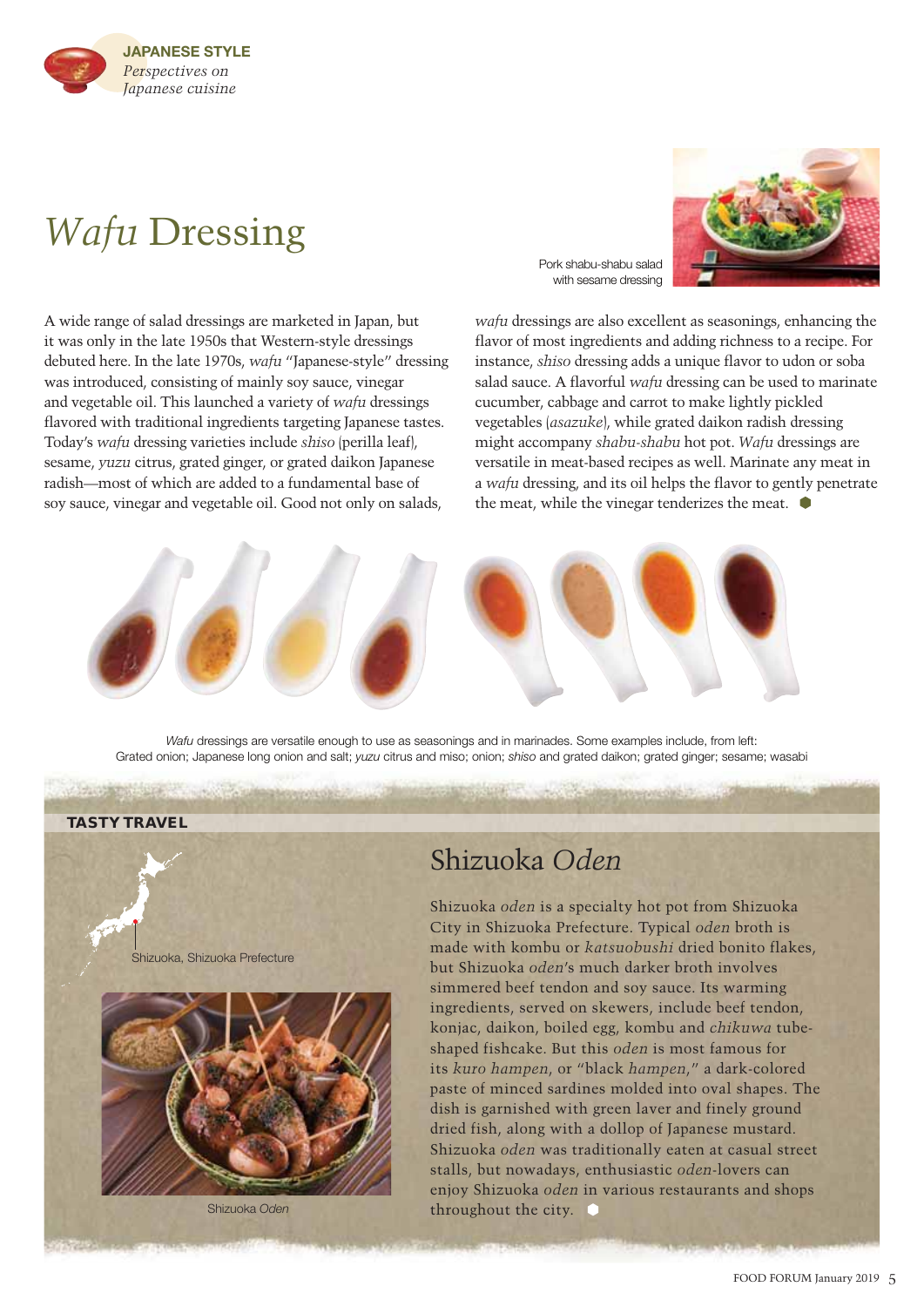





### Cellophane noodles

### Serves 4-5

314 kcal Protein 6.3 g Fat 7.4 g (per serving)

- Pork butt, 700-800 g / approx. 1.5 lb.
- Pure olive oil or vegetable oil

#### Simmering liquid for cooking pork

- 6 T Kikkoman Soy Sauce
- 500 ml / 2 C water, plus more if needed
- 1 T light brown sugar • 1 knob ginger with skin (20 g / 0.7 oz.),
- cut in thin slices
- 2-3 green onions
- 50-100 g / 1.5-3.5 oz. potato or mung bean cellophane noodles; reduce or increase amount depending on preference

### Ramen-style soup

- 1000 ml / 4 C water • 1 1/2 T Japanese Tori-Gara chicken soup stock granules or powder
- 4 T or more reduced simmering liquid from cooked pork
- Green onions, cut slantwise, 5 cm / 2 in. for garnish

Soup seasoning used by ramen shops consists mainly of reduced simmering liquid from cooking pork. This is ladled into individual ramen bowls, followed by clear soup. The character of ramen soup lies in its simple aroma and flavor, created not with spices, but by adding only green or long onions and ginger to the simmering liquid.

Cut pork into two or three pieces along the grain of the muscle fibers. Pierce the meat  $\perp$  lightly with a fork.

 $\bigcap$  Warm a small amount of oil in a frying pan over medium heat. Sear the meat until **Z**golden brown.

 $3$  Place the seared meat in a stock pot\*and pour in the simmering liquid ingredients to just  $3$  cover the pork; add extra water if needed. Bring to a boil over high heat, then reduce to low or lower-medium heat, maintaining a steady simmer. After 3-4 minutes, turn the pork over. Cover with a drop-lid or parchment paper and continue cooking for 20 more minutes, turning once or twice. If the meat can be pierced easily with a skewer or bamboo stick, it is done. Turn off heat. Remove meat from pot, strain liquid\*\* then boil it down to about half. Return pork to the reduction, set aside to steep for 2-3 hours; remove and cut the meat into about 0.5 cm- / 0.2 in.-thick slices; set aside.\*\*\*

4Prepare cellophane noodles as per package instructions.

To make the ramen-style soup, boil water and add chicken stock granules. Add 4 T of the **O** reduced pork simmering liquid or more if desired.

 $6$  In individual serving bowls, place desired amount of noodles and sliced pork, then ladle Soup over both. For a stronger ramen flavor, add more of the reduction. Garnish with green onion to serve.

To remove fat from simmering liquid, cool it in refrigerator, then remove the congealed fat.

Pot should be just the right size to fit the meat.

<sup>\*\*\*</sup> Consider using any remaining simmered pork in fried rice or other recipes.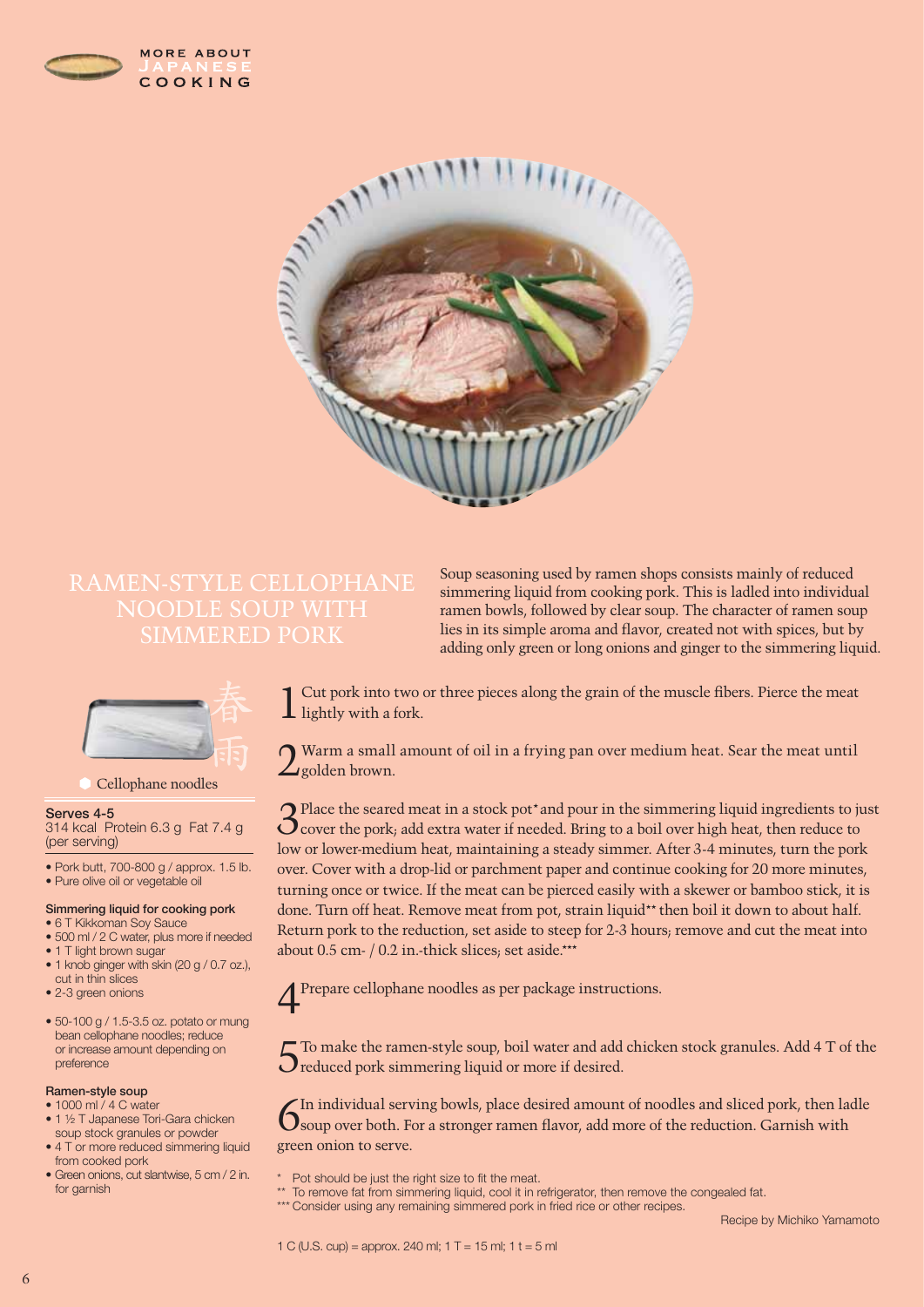

### RAMEN SALAD



Ramen noodles

### Serves 4

181 kcal Protein 4.9 g Fat 8.0 g (per serving)

- 120 g / 4 oz. fresh ramen noodles\*
- 4 lettuce leaves
- 4 cherry tomatoes
- 1/2 bunch watercress
- 4 coriander sprigs
- 4 sticks imitation crabmeat

### Dressing

- 2 T mayonnaise • 1 ½ T *surigoma* ground white sesame
- 1/2 T granulated sugar
- 2 t sesame oil
- 2 T Kikkoman Soy Sauce
- 1 T vinegar
- 4 T water

1Prepare noodles as per package instructions. Drain and rinse the noodles with running water, and then drain again. Cut the noodles into 7-8 cm / 2.5-3 in. lengths. Set aside.

**Tear the lettuce into bite-sized pieces. Cut the cherry tomatoes in half. Pick off the**  $\angle$  tender portions of the watercress and coriander. Tear the imitation crab sticks into bite-sized pieces.

 $3^{$  Mix the dressing ingredients together.

Place the cooked noodles in a serving bowl. Add the lettuce, tomatoes, watercress, coriander and imitation crabmeat.

5Just before serving, pour desired amount of the dressing over the salad.

- 
- \* If unavailable, thin udon noodles or pasta may be substituted.

Recipe by Kikkoman Corporation